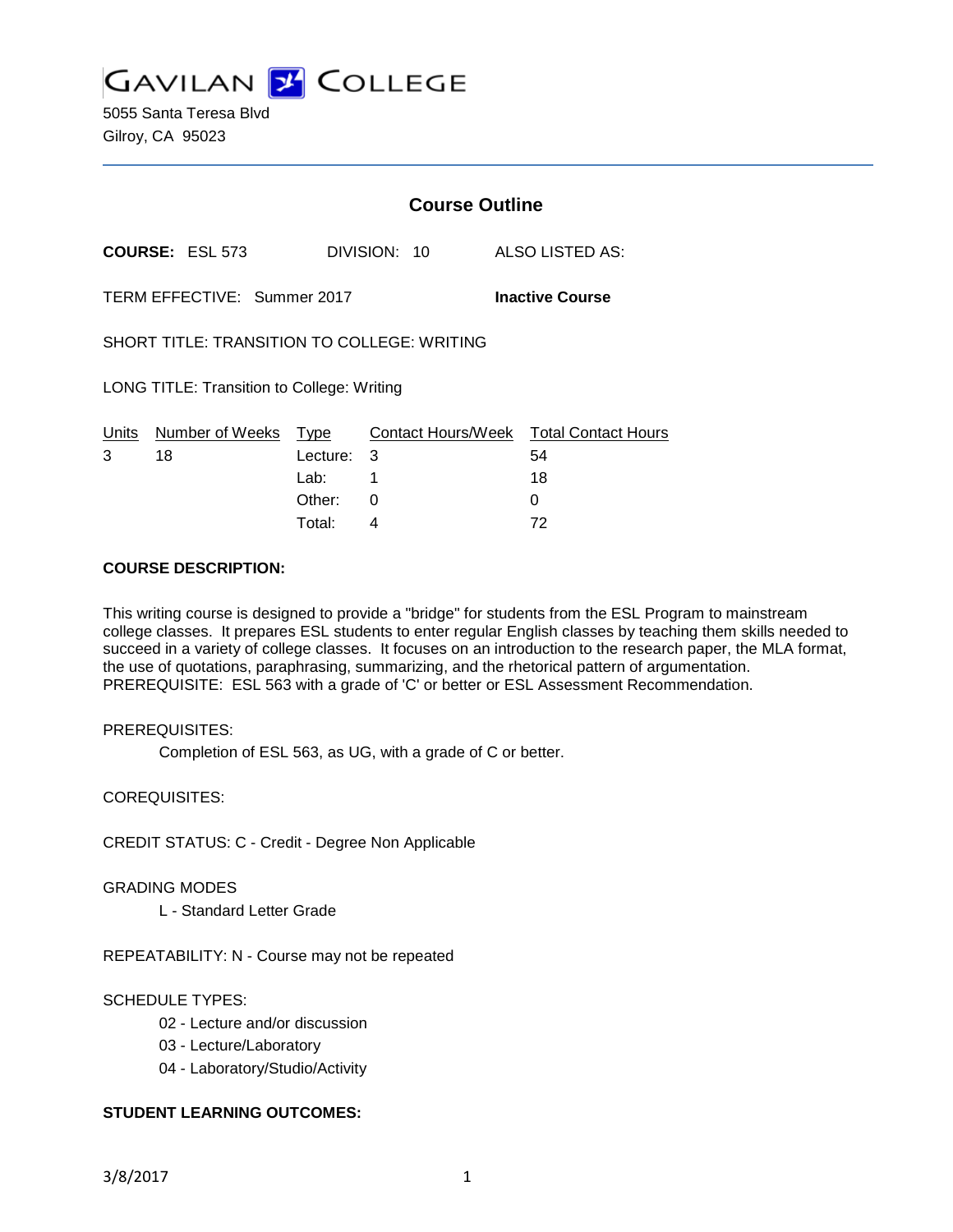1. Extract the main idea (s) of a reading selection, identify the author's viewpoint, and express own opinion.

ILO: 2, 1, 6, 7

Measure: Written classwork, timed writing responses,

2. Differentiate a paraphrase from a summary or a quotation.

ILO: 2, 1, 6

Measure: Reading and writing assignments, discussion

3. Use correct form in quotations and citations.

ILO: 2, 1, 7

Measure: Written classwork and research paper

4. Research a topic using websites and databases and evaluate the information.

ILO: 3, 2, 1, 6

Measure: Writing assignments, library searches

5. Evaluate strengths and weaknesses and progress made in writing throughout the course.

ILO: 2, 6, 1

Measure: Written self-evaluation and writing portfolio

6. Apply specific skills to the rhetorical pattern of argumentation.

ILO: 7, 2, 5, 1, 6

Measure: Class discussion, writing assignments

CONTENT, STUDENT PERFORMANCE OBJECTIVES, OUT-OF-CLASS ASSIGNMENTS

Curriculum Approval Date: 04/27/2015

Course on Hold

3 Hours

CONTENT: Students are introduced to course objectives, provide a writing sample for the purpose of assessing writing ability and individual needs, and get an orientation to lab support services.

HOMEWORK: Review of sentence structure and error via computer lab software.

STUDENT PERFORMANCE OBJECTIVES: to determine the areas or aspects of writing that will be focused on during the semester.

## 22 Hours

CONTENT: Students are introduced to the first assignment, the research paper. They are introduced to the process of writing the paper, how to choose a topic and freewrite to generate ideas. Students participate in a series of workshops given by a reference librarian. They find and evaluate sources (books, magazines, newspaper articles, and websites)using the internet and databases and also use class time to discuss findings with classmates. They outline information. They learn the use of quotations, paraphrasing, and summarizing.

HOMEWORK: Students work with the ESL writing tutor or librarian to brainstorm their topics and carry out individual research. They do book exercises on paraphrasing and documentation.

STUDENT PERFORMANCE OBJECTIVES: to practice the foundation skills of the research paper in order to write the first assignment.

17 Hours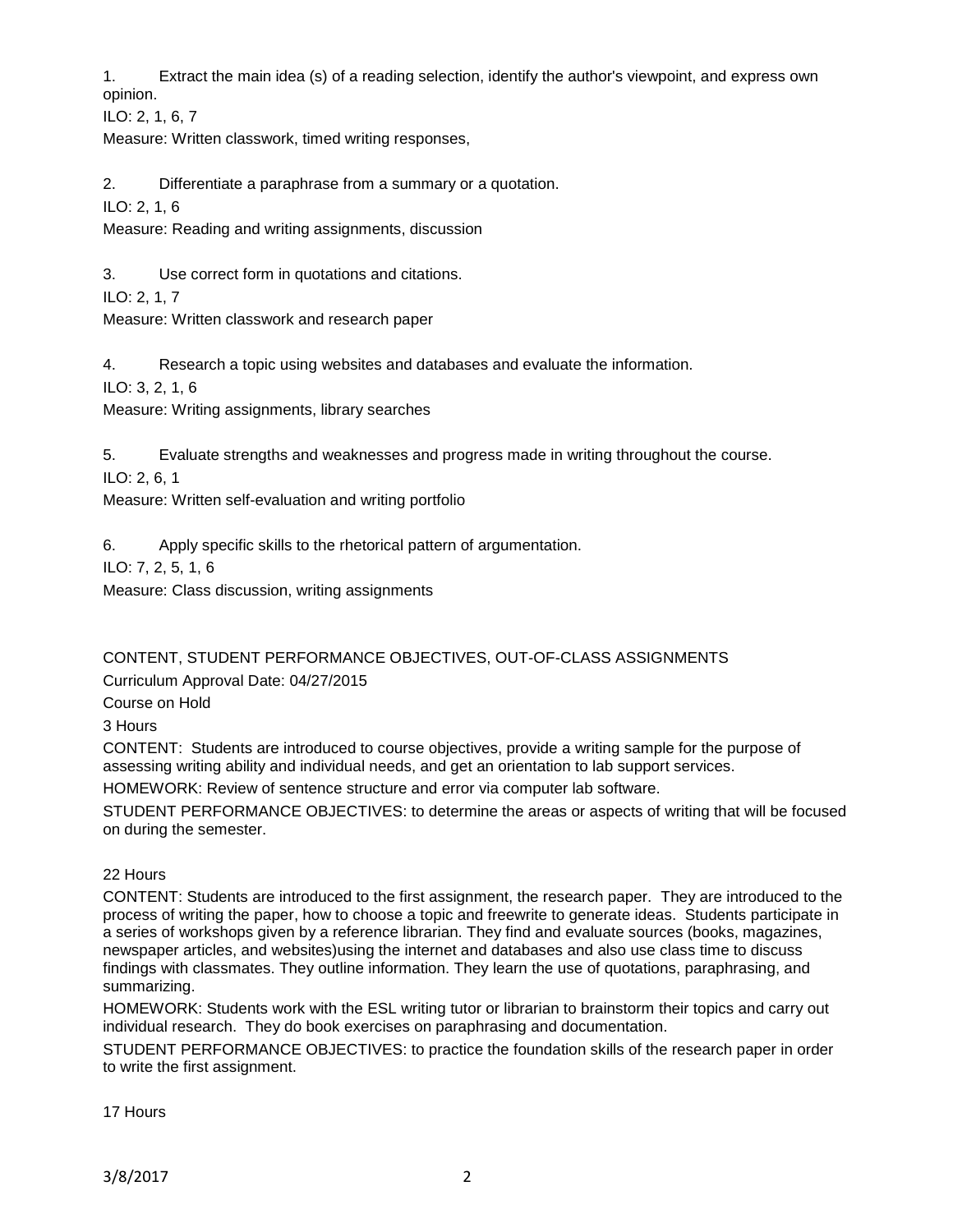CONTENT: Students write the research paper following the writing process in order to develop each part of the paper. They write an introduction, body paragraphs (with details, statistics, graphs, and quotes), and a conclusion. They are given library-led workshops on in-text citation and documentation using MLA format. They analyze other writing samples for organization and use of documentation, and practice with book exercises and with application to individual papers. The topic of plagiarism is addressed.

HOMEWORK: Students work with the ESL writing tutor or librarian and do assigned textbook exercises. Students follow the writing process by composing and (peer) editing each component of the paper at a time, meeting also with the instructor in an individual conference.

STUDENT PERFORMANCE OBJECTIVES: to use the information garnered through the first hours of class, in addition to their research, to develop and write a research paper; to employ the writing process and peer work skills.

# 10 Hours

CONTENT: Students are introduced to the next assignment, argumentative writing. They view models and analyze essays for organization. They practice use of transitions. They practice reading and extracting main ideas from sample pieces of writing. They review summarizing and use it with the main idea exercises. They formulate their own opinions of the readings and state them in their writing. They use the writing process to develop the essay, including peer and small group work for editing and revising. The concept of plagiarism is revisited, and in-text citation skills are reapplied if outside sources are used.

HOMEWORK: Students work with the ESL writing tutor or librarian and do assigned textbook exercises of summarizing. They write an argumentative essay.

STUDENT PERFORMANCE OBJECTIVES: to make use of reading skills such as locating main idea and summarizing; to form and articulate individual opinion; to employ the writing process and peer work skills.

2 Hours

Final Exam

# **METHODS OF INSTRUCTION:**

There will be lecture, discussion of readings and writing samples, small group work, pair work for peer revision, small group and individual tutoring sessions, extensive in-class and out of class writing assignments, and use of appropriate grammar and editing computer software programs.

## **METHODS OF EVALUATION:**

| The types of writing assignments required:              |             |
|---------------------------------------------------------|-------------|
| Written homework                                        |             |
| Term papers                                             |             |
| Other: Essay                                            |             |
| The problem-solving assignments required:               |             |
| None                                                    |             |
| The types of skill demonstrations required:             |             |
| None                                                    |             |
| The types of objective examinations used in the course: |             |
| None                                                    |             |
| Other category:                                         |             |
| Other: work with tutor and librarian                    |             |
| The basis for assigning students grades in the course:  |             |
| Writing assignments:                                    | 75% - 90%   |
| Problem-solving demonstrations:                         | $0\% - 0\%$ |
| Skill demonstrations:                                   | $0\% - 0\%$ |
| Objective examinations:                                 | $0\% - 0\%$ |
| Other methods of evaluation:                            | 15% - 25%   |
|                                                         |             |